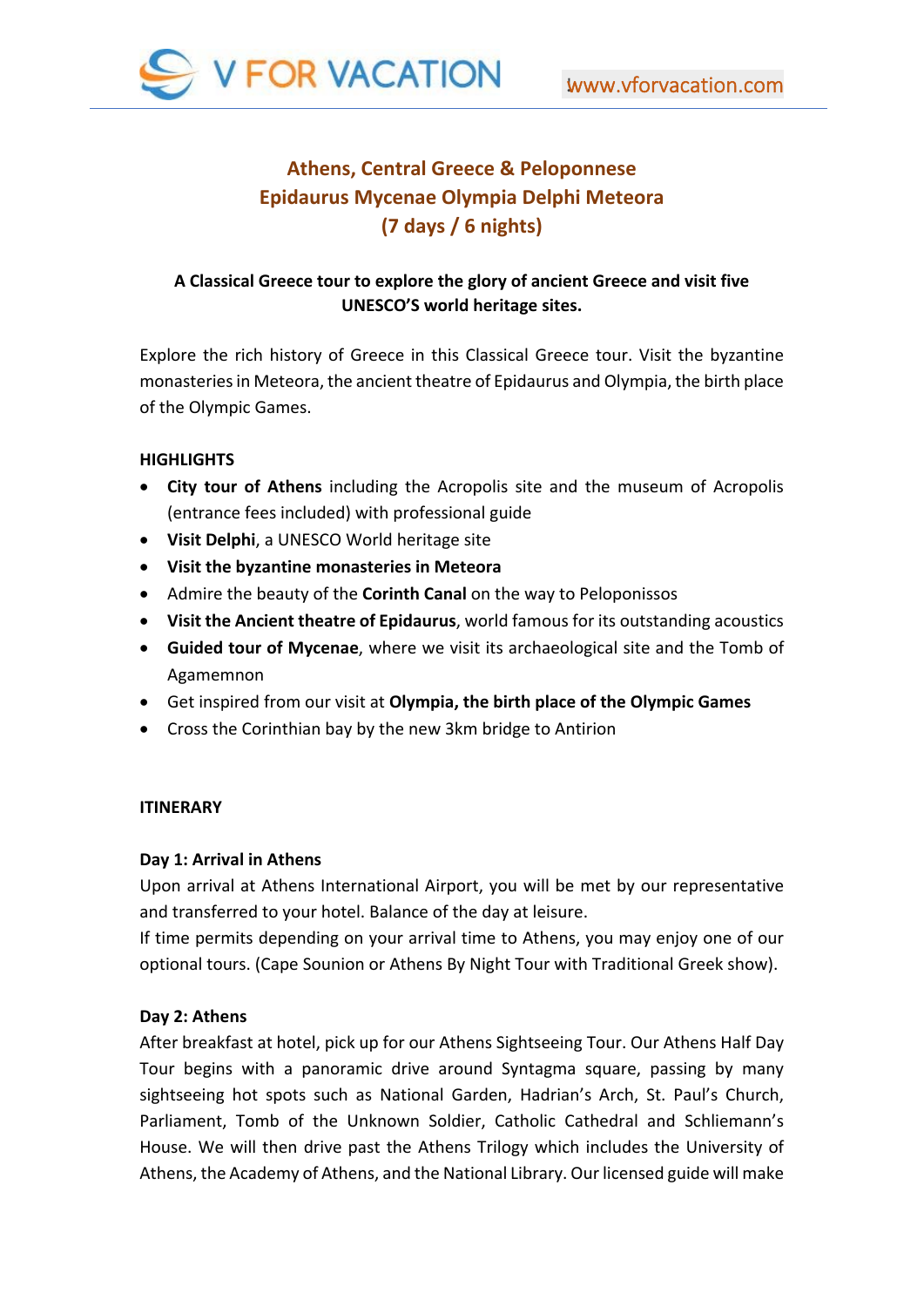

you feel as if you are experiencing firsthand Athens's old and new history as you look at these stately buildings. We continue for a photo stop at Panathenaic Stadium, otherwise known as Kallimarmaro Stadium, where the first Olympic Games took place in 1896. As we proceed, we pass by Zappeion and the Temple of Olympian Zeus. Last but not least, we make our way to the archaeological site of Acropolis, an UNESCO'S world heritage monument and we visit Propylae, as well as the small Temple of Athena Nike. Of course, our visit shall not be completed without the Parthenon and Erechtheion. The expert guided Athens sightseeing and museum tour continues with a pleasant short walk passing by Herodion and Dionysos Theater, in order to visit the New Acropolis Museum.

With this Athens half day tour you will enjoy one of the top UNESCO'S world heritage monuments.

At the end of our tour, return back to your hotel. Balance of the day at leisure.

#### **Day 3: Corinth Canal ‐ Epidaurus ‐ Mycenae ‐ Olympia**

After breakfast, pick up from hotel for your four day Classical Greece tour to explore the glory of ancient Greece with and visit five UNESCO'S world heritage sites.

We depart from Athens for the Corinth canal (short stop). After our short stop at Corinth, we drive to Epidaurus and visit the Ancient theatre, world famous for its outstanding acoustics. We then proceed to Nauplia (short stop) and through the plain of Argos, we arrive to Mycenae, where we visit its archaeological site and the Tomb of Agamemnon. In the afternoon (optional stop for souvenirs), we depart for Olympia, the birth place of the Olympic Games.

Overnight stay in Olympia.

#### **Day 4: Olympia ‐ Delphi**

We start our day with a visit to the Olympia archaeological site with the Temple of Zeus, the Temple of Hera, the altar of the Olympic flame, the Stadium and the archaeological Museum. After Olympia, we depart via Patras (short stop) to Rion, cross the Corinthian bay by the new bridge to Antirion. Pass by the city of Nafpaktos and from there on, along the coastal road to Delphi, known in ancient times as the navel of the world. In the afternoon, we visit the picturesque mountain village of Arachova. Overnight stay in Delphi.

## **Day 5: Delphi ‐ Kalambaka (Meteora)**

In the morning, we visit the archaeological site and the Museum of Delphi. After our navigation through the center of earth and universe for Ancient Greeks, Delphi, we depart for Kalambaka, by crossing the Thessalian plain in Central Greece through the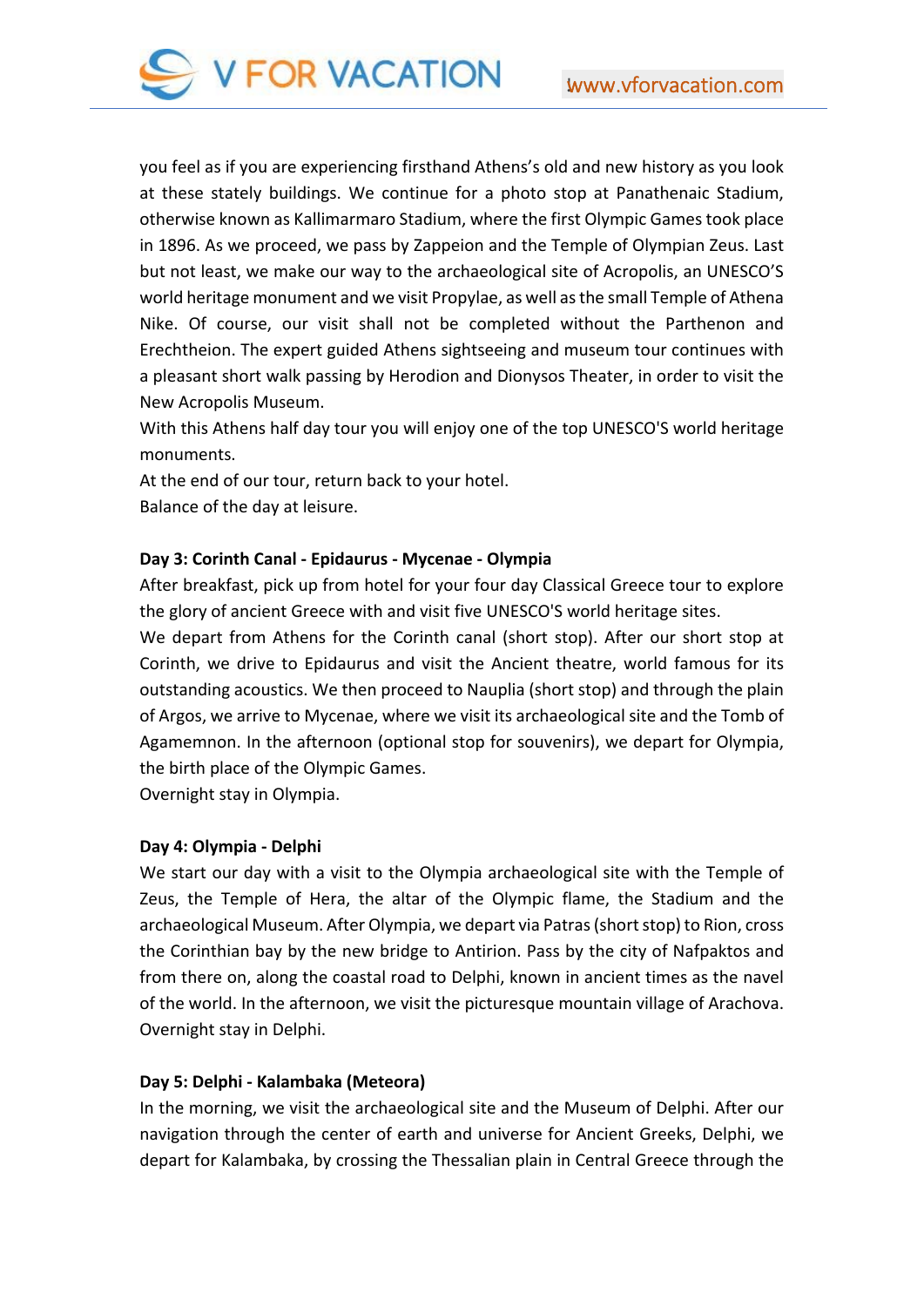

cities of Lamia (short stop) and Trikala. Kalambaka is a small town built at the foot of the majestic Meteora grey rocks, just below the Monasteries. Overnight stay in Kalambaka.

## **Day 6: Kalambaka & Meteora**

Today, we depart in the morning for nearby Meteora on a tour of the cliff‐top monasteries by visiting two different Byzantine Monasteries, built on top of rock towers and offering fantastic views over the plain. Meteora is included on the UNESCO world heritage monument list. The monasteries are perched on top of towers of sandstone, which provided the monks with totally inaccessible retreats for centuries. Meteora is considered one of the most beautiful areas of Greek mainland and its cluster of monasteries is one of the country's most unique attractions.

We return to Athens passing by the heroic monument of Leonidas, the King of Sparta in Thermopylae (short stop for photos).

The tour returns to Athens late in the afternoon.

#### **Day 7: Departure from Athens**

Breakfast at the hotel, morning at leisure for your last minute shopping or strolling down the streets of Athens.

Depending on your international departure flight, transfer to Athens International Airport.

#### **RATES**

| <b>Travel Period</b>  | Dbl share p/p | <b>Sgl suppl</b> | <b>Hotels</b> | <b>Type of travel</b> |
|-----------------------|---------------|------------------|---------------|-----------------------|
| $01/04/21 - 31/10/21$ | 875           | 250              | $3*$          |                       |
| $01/04/21 - 31/10/21$ | 900           | 360              | $4*$          | Shared services       |
| $01/04/21 - 31/10/21$ | 985           | 480              | $5*$          |                       |

#### **Prices p/p in Euros**

- In case of an increase in the VAT or other taxes, including entrance fees, rates are subject to change without prior notice.
- Rates may change during special periods such as Christmas, New Year, Easter, International Congresses, Conventions and Fairs.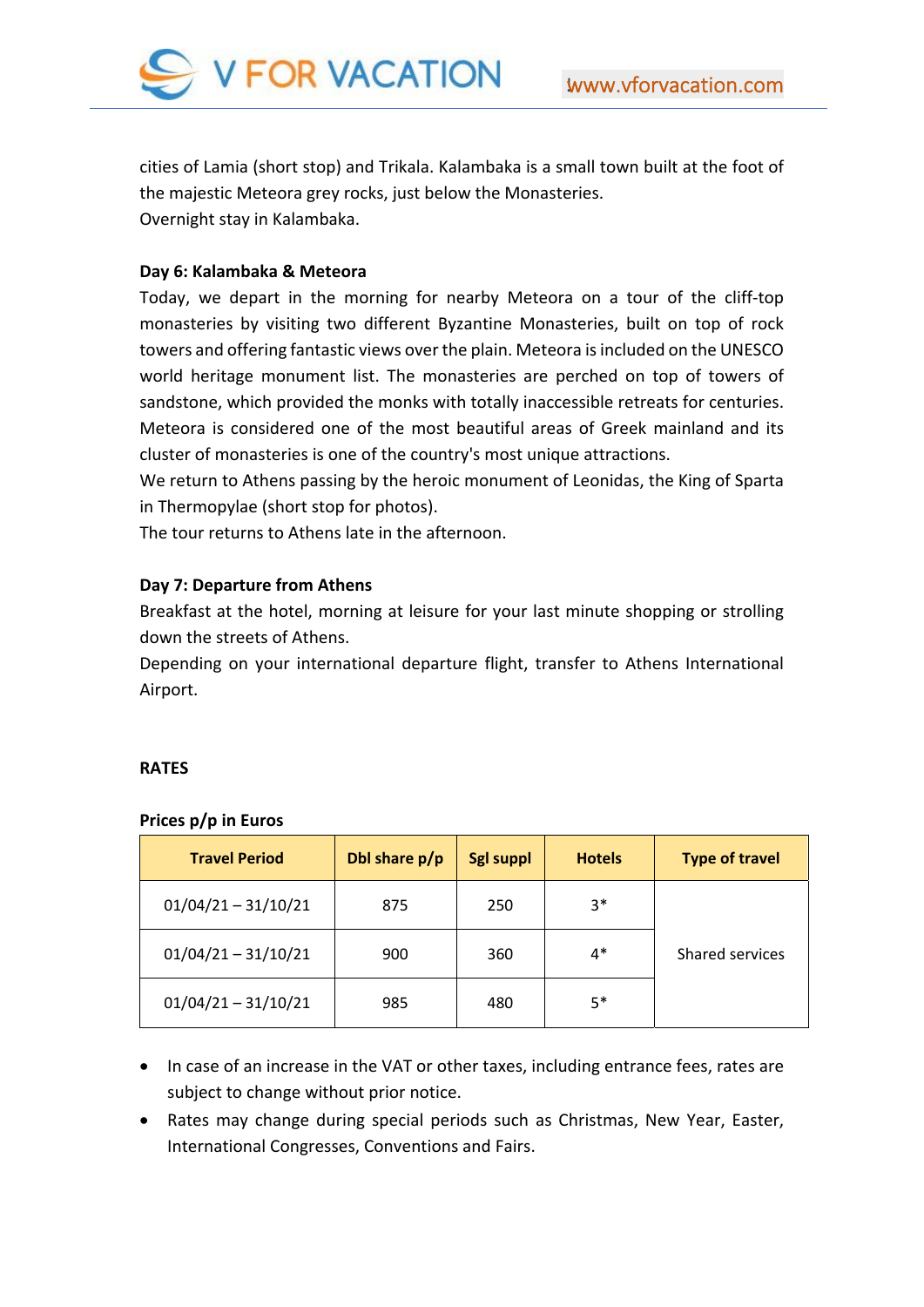

 We would like to inform you that according to Government's law, from 01/01/2018 guests shall be required to pay directly to the hotel an "accommodation tax", per overnight, per room. This tax goes directly to the state and the Hotel and/or travel agents have no interference. In case such regulation comes into force in 2018, hotel guests shall be requested to pay the accommodation tax directly to the hotel and is not included in any of our offers.

## **INCLUSIONS**

- **3 Nights Athens hotel** accommodation (3\*/4\*/5\*)
	- 3\* Dorian Inn Hotel/Best Western Candia Hotel or similar
	- 4\* Stanley Hotel/Fresh Hotel or similar
	- 5\* Royal Olympic Hotel/Athens Wyndham Grand Hotel or similar
- **1 Night Olympia hotel** accommodation (3\*/4\*) on Half Board basis 3\* Antonios Hotel or similar
	- 4\* Europa Hotel/Arty Grand Hotel or similar
- **1 Night Delphi hotel** accommodation (3\*/4\*) on Half Board basis
	- 3\* Hermes Hotel/Olympic Hotel or similar
	- 4\* Amalia Hotel or similar
- **1 Night Kalambaka hotel** accommodation (3\*/4\*) on Half Board basis 3\* Orfeas Hotel/Antoniadis Hotel or similar 4\* Divani Meteora Hotel/Amalia Hotel or similar
- **Daily Breakfast**
- **SIC Half day Athens Sightseeing organized tour**, including the Acropolis site and the museum of Acropolis with transport from/to hotel
- **Four Days Classical Greece** (Olympia, Delphi, Meteora) Sightseeing tour (Organized) on HB basis
- **Entrance fees** at Museums & Archaeological sites as mentioned above
- **Licensed professional Guide on tours**
- **Private transfers in Athens**, from/to airport with professional driver
- **All taxes**

## **NOT INCLUDED**

- International and Domestic flights
- Other optional tours
- Other Meals or Beverages
- Gratuities (optional)
- Any personal expenses